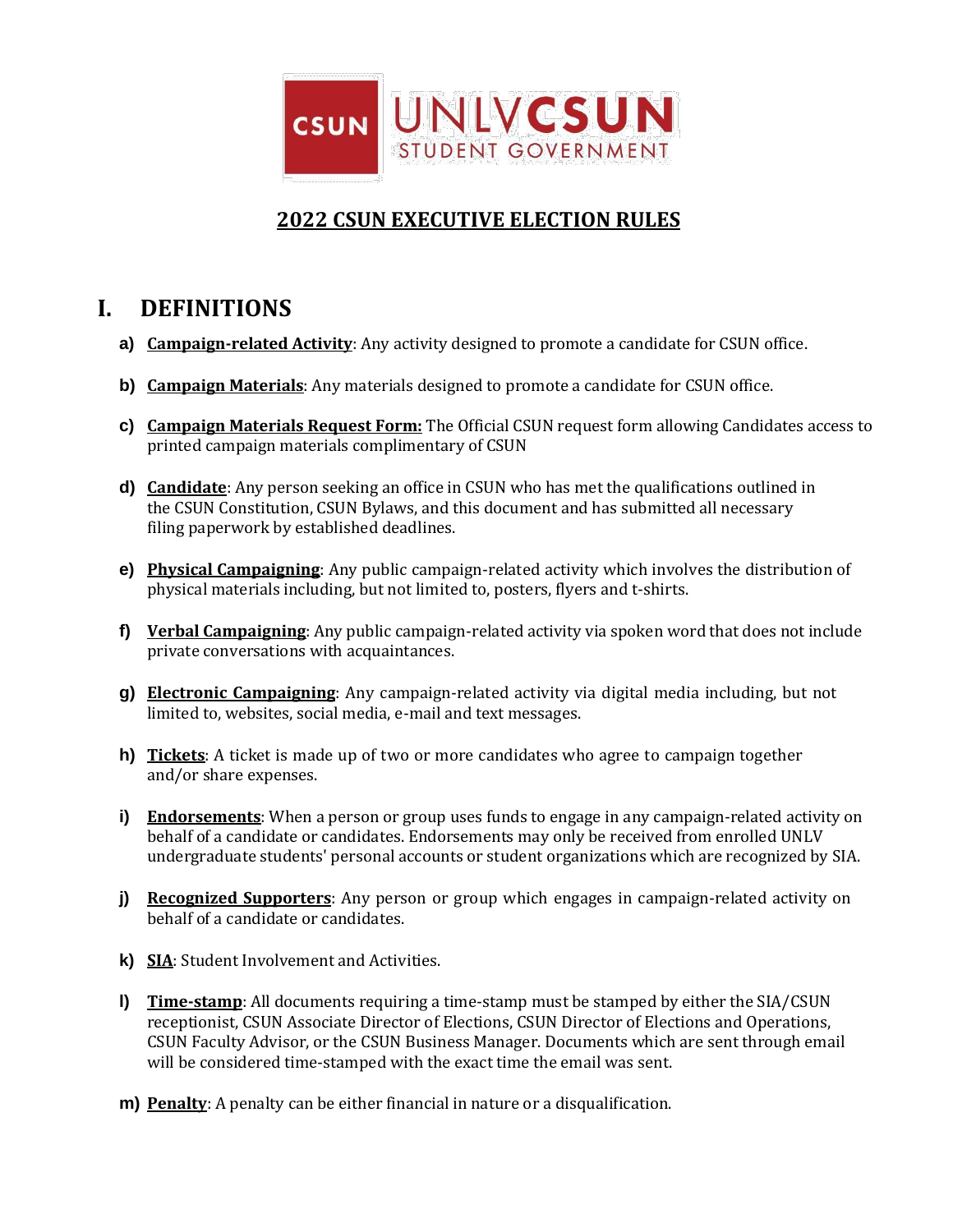**n) CSUN Officers**: President, Vice President, Senate President, Senators, and Justices.

### **II. GENERAL PROVISIONS**

- **a)** Information pertaining to the conduct of elections, the Elections Commission, designated polling locations, the processes for how to vote, how ballots shall be counted, and how elections shall be certified is contained within CSUN Senate Bylaw 204, located here: [www.unlv.edu/csun](http://www.unlv.edu/csun)
- **b)** Candidates are required to adhere to UNLV's Student Conduct Code, located here: [http://studentconduct.unlv.edu/conduct/pdf/Student-](http://studentconduct.unlv.edu/conduct/pdf/Student-Conduct-Code.pdf)[Conduct-Code.pdf](http://studentconduct.unlv.edu/conduct/pdf/Student-Conduct-Code.pdf) If the code of conduct is violated, offenders will be referred to the Office of Student Conduct by the CSUN Professional Staff.
- **c)** The use of campus buildings and open spaces for campaign-related activity must meet the requirements set forth in UNLV's Guidelines for Scheduling University Facilities, which includes UNLV's posting policies (Section II, Subsection 15) located here: <https://www.unlv.edu/campuslife/scheduling-guidelines>
- **d)** Where not otherwise specified, all filing or actions shall be done at the CSUN Student Government Offices ("CSUN Offices") located on the 3rd floor of the Student Union on CSUN business days between 8:00AM and 5:00PM.
- **e)** Candidates are required to adhere to all federal, state, and local laws. NOTE: The Elections Commission will not pass judgment on any unlawful conduct, as it is outside our jurisdiction. Potential violations of federal, state, or local laws filed with the CSUN Elections Commission will be transferred to the UNLV Office of General Counsel for review and possible legal action.
- **f)** Any individual who does not meet the requirements set forth in this document will not be considered a candidate in this election.
- **g)** All CSUN documents regarding the 2022 CSUN Executive Elections, including the 2022 CSUN Executive Election Filing Packet, 2022 CSUN Executive Elections Rules, CSUN Bylaw 204: Electoral Process, the 2022 CSUN Executive Elections Voters Guide, as well as Complaint and Expenditure forms, will be available at: [www.unlv.edu/csun](http://www.unlv.edu/csun)
- **h)** The official election cycle will begin at the close of the filing period on February 22.
- **i)** The Director of Elections with a majority vote of the Elections Commission may edit/change the Election Rules before the close of the Filing Period.
	- B If there are any changes of the rules, all candidates will be informed of the changes/edits.

### **III. QUALIFICATIONS FOR CANDIDACY**

**a)** Qualifications for candidacy in the 2022 CSUN Executive Election are defined in Article IV, Section C of the CSUN Constitution located at[: www.unlv.edu/csun/about](http://www.unlv.edu/csun/about)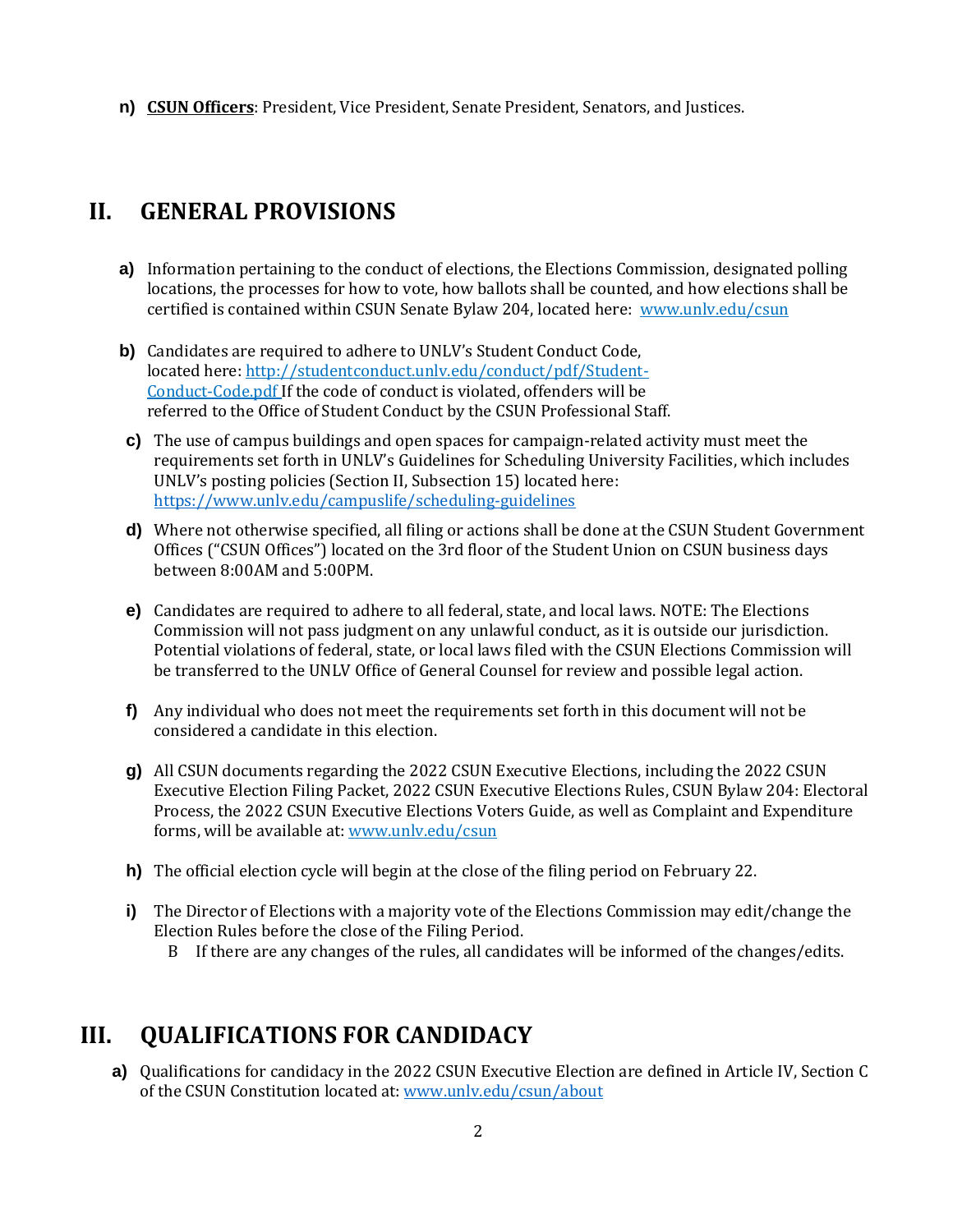**b)** Candidates must be eligible at the time of filing (UNLV local time). No exceptions will be made.

## **IV. CANDIDATE FILING**

- **a)** The official filing period for candidacy in the 2022 CSUN Executive Election begins at 8:00 AM on Tuesday, February 8. 2022 and ends at 5:00 PM on Tuesday, February 22, 2022.
- **b)**Filing packets are available to complete at: www.unly.edu/csun and must be submitted no later than 5:00 PM on Tuesday, February 22, 2022. Submissions reflecting a time beyond 5:00 PM will be considered late and not accepted.
- **c)** All filing packets must include the CSUN Grade Verification Form and the Application for Candidacy. Incomplete packets will be considered void.
	- i) NOTE: A grade verification form must be submitted regardless of if a potential candidate has already submitted a form previously.
- **d)** For the sole purpose of communication with the Director of Elections and Operations and Associate Director of Elections, each student is required to use their RebelMail (@unlv.nevada.edu).
- **e)** Each student will be required to sign a release giving the CSUN Faculty Advisor and/or the CSUN Business Manager and/or member of the CSUN Professional Staff access to his/her/their academic records to determine eligibility.
- **f)** There shall be one or more mandatory Informational Meetings held for the purpose of explaining election rules and addressing any other election concerns after the close of the filing period.

## **V. MEETINGS AND EVENTS**

### **a) Mandatory Informational Session**

- **a)** All candidates are required to attend one (1) Informational Session, on a date to be determined, for the purposes of explaining CSUN's electoral process and for answering questions regarding CSUN and the offices being sought. No proxies are allowed.
	- **(i) Candidates** will arrive no later than 15 minutes late and will be dismissed when the meeting ends or the scheduled ending time, whichever comes first.

### **b) Mandatory CSUN Senate Meeting**

- **a)** All candidates are required to attend one (1) CSUN Senate meeting on Monday, February 28, 2022 as long as it is scheduled by the Senate President. No proxies are allowed.
	- **(i) Candidates** will arrive no later than 6:00 pm and will be dismissed when the meeting ends.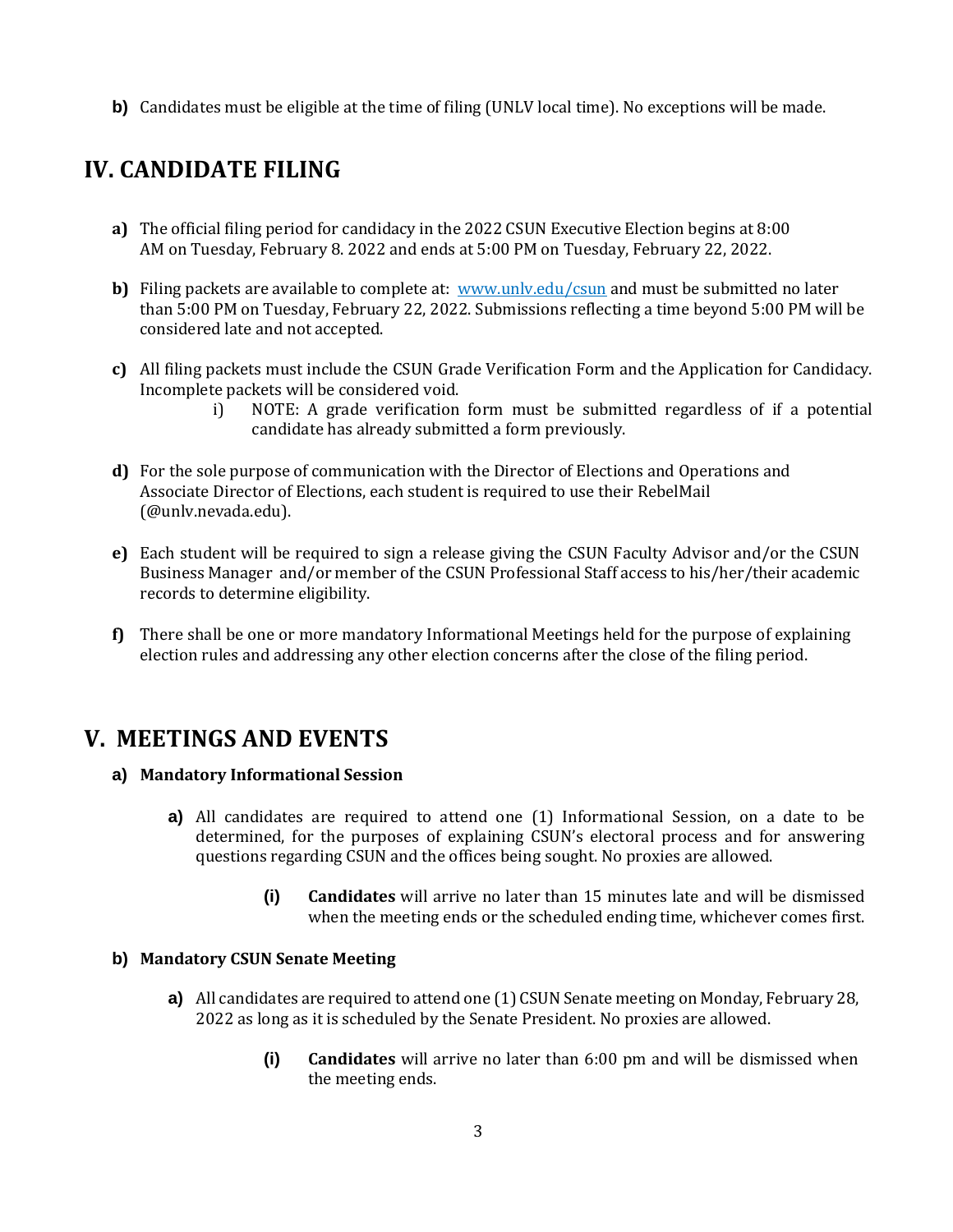- **(ii)** Candidates who arrive after 6:00 pm will be considered absent. Failure to meet this requirement may result in disqualification, unless the candidate has been excused in advance. No grace period will be allowed.
- **b)** The agenda for the mandatory Senate meeting, including location, will be posted in the CSUN office lobby no later than three (3) business days in advance of the meeting.

#### **c) Mandatory Executive Candidate Mixer and Debate**

- **a)** An Executive Candidate Mixer for the Primary Election will be scheduled by the Associate Director of Election if deemed to be necessary. The date will be determined by the Associate Director of Elections.
- **b)** An Executive Debate for the General Election candidates will be scheduled by the Associate Director of Elections. The date will be determined by the Associate Director of Elections.
- **c)** Candidates must commit to attending the mixer and the debate if both are scheduled. If the candidates elect to withdraw from the mixer and the debate, they will be disqualified.

#### **d) Excuses**

- **a)** Excuses will only be granted for any NSHE classes, work, emergencies or religious reasons. Candidates must provide an excusal letter, a copy of a class schedule or a copy of a work schedule **no later than Tuesday, February 22, 2022** at **8:00 PM** regarding the mandatory Info Sessions AND-the mandatory Senate Meeting. This document must show clearly that the Candidate will be at work, in class, or at a UNLV sponsored event during the time the Candidate is required to be at the meeting. Signed documentation by a supervisor or professor is required.
- **b)** Excuses for classes, UNLV events, or work will **not be accepted after February 22**, deadline. Excuses for emergencies will be evaluated by the Director of Operations and Elections and/or Associate Director of Elections on a case by case basis.

## **VI. CAMPAIGNING, TICKETS, AND EXPENDITURES**

**a)** Campaigning

**1)** Campaign-related activity is permitted between 9:00 am on Wednesday, February 23, 2022 and when polls close at 5:00 pm on Friday, April 14, 2022.

**2)** Any UNLV- or CSUN-owned, -supported, or -managed property, equipment, social media accounts or pages, or other resources are strictly prohibited in the creation of campaign materials or for campaign-related activity. CSUN officers and officials, and their respective position titles, are not considered property of CSUN.

- **i.** This provision includes the *UNLV Scarlet and Gray Free Press* and other university publications, , and KUNV and its general programming;
- **ii.** But excludes the *UNLV Scarlet and Gray Free Press* candidate profile section, the use of CSUN marketing materials available to all students, privately purchased UNLV attire, and student run shows broadcast on KUNV.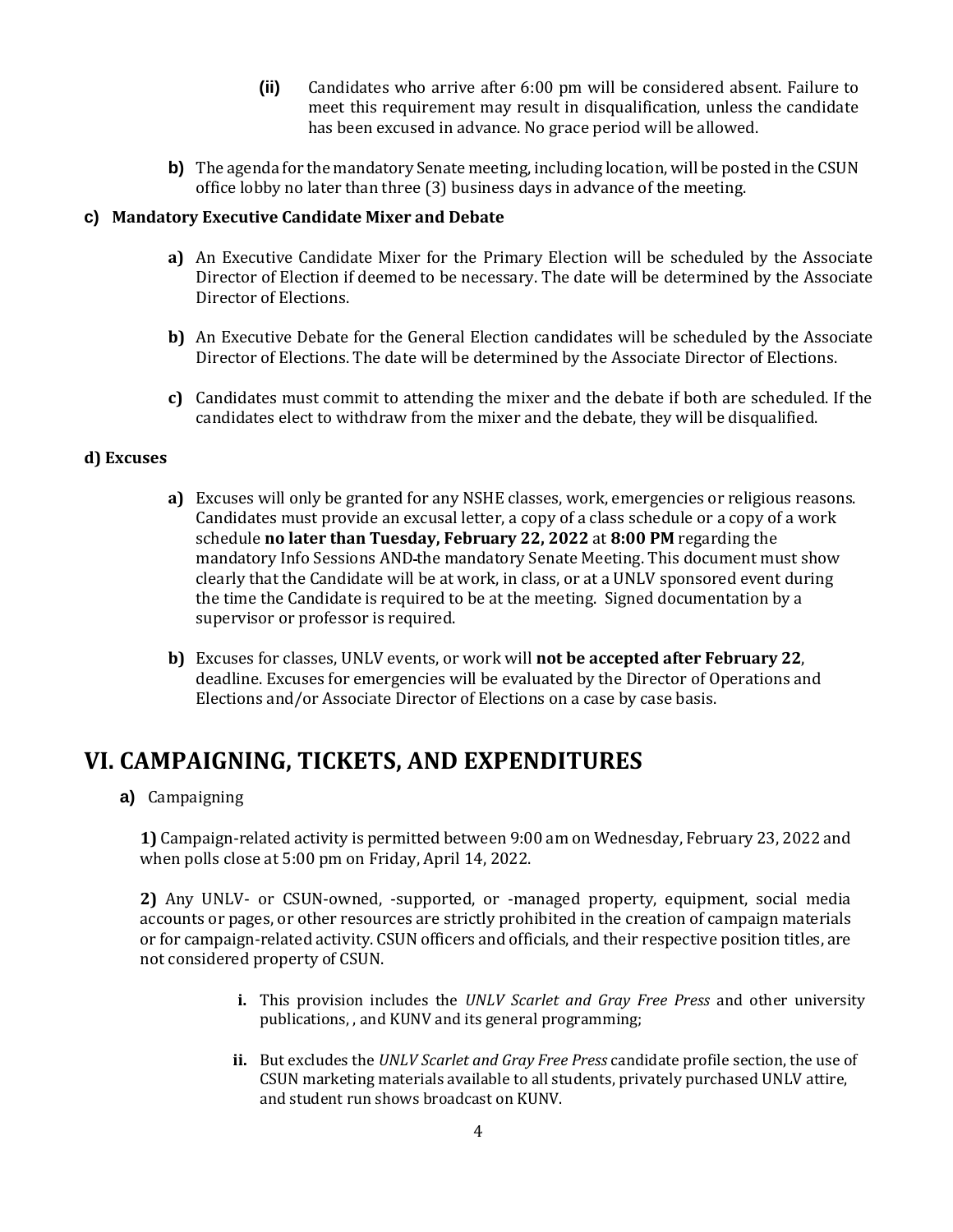**iii.** Campaign materials requested through the Elections and Operations Department are not considered CSUN-owned property once the candidate obtains requested materials.

**3)** Candidates are not permitted to create their own polling place or voting location by allowing others to use personal laptops, cell phones, or other electronic devices to cast votes.

**i.** QR codes on a flyer do not constitute a polling or voting location.

**4)** Physical and verbal campaigning may only take place within UNLV's campus, and in accordance with the policies and procedures set forth in Article II of this document.

> **i.** Any physical campaign material must be submitted to and approved by the Associate Director of Elections **before** being distributed, posted, or displayed by a candidate.

**5)** Electronic campaigning is subject to all policies and procedures outlined in this document.

**i.** All campaign-related graphics, images, or videos must be submitted to and approved by the Director and/or Associate Director of Elections **before** being distributed, posted, or displayed by a candidate. Failure to provide materials to the Associate Director of Elections prior to posting will result in a penalty.

**6)** The polling locations for the 2022 CSUN Executive Elections will be open from 9:00 am - 5:00 pm on each Election Day. Polling locations will be in one or more, but not limited to the following locations:

- **i.** Student Union (SU)
	- One booth inside the Student Union building on the first floor OR outside the building near the Plaza.
- **ii.** Lied Library
	- One booth in front of the Library near the main entrance or inside the Library on the first floor, easily visible from the main entrance doors.
- **iii.** Thomas T. Beam Engineering Complex
	- One booth near the sidewalk, next to the grass near the UNLV College of Education OR as close to the main entrance as allowable.
- **iv.** Dining Commons (Potential 4th)
	- Inside the Dining Commons Building easily visible from the front entrance.

#### **7)** No campaign-related activity is permitted in the following areas:

- **i.** Any CSUN office (SU 3rd Floor).
- **ii.** Inside the student union
- **iii.** Inside residence halls or within twenty-five (25) feet of residence hall entrances
- **iv.** Inside the Dining Commons, or within twenty-five (25) feet of the Dining Commons entrance.
- **v.** Inside the Student Recreation and Wellness Center
- **vi.** In any computer lab
- **vii.** Any campus library
- **viii.** On yard signs,
	- **ix.** Newspaper stands
	- **x.** Any off-campus locations
	- **xi.** Within twenty-five (25) feet of an active polling location with the sole exception of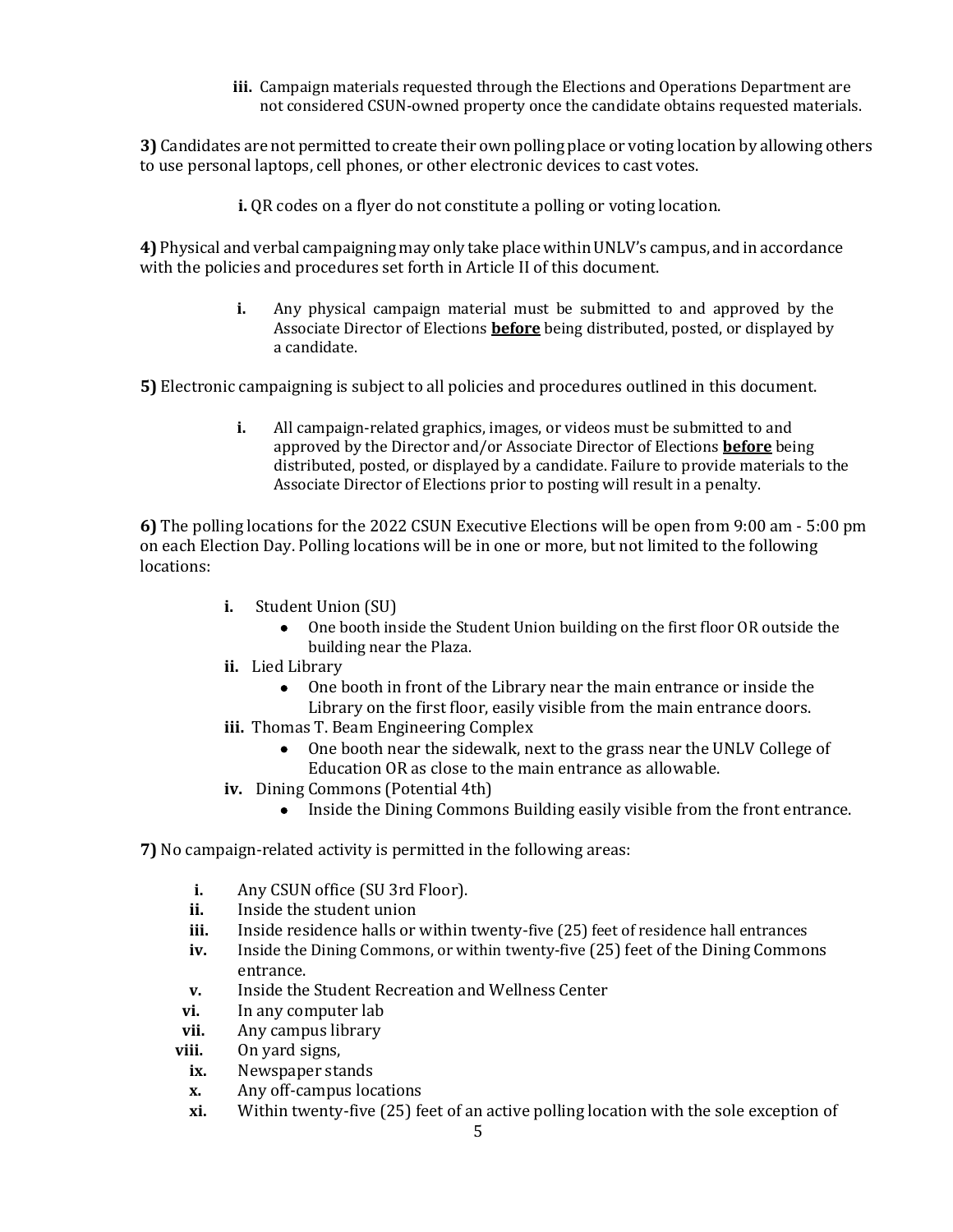approved billboards in accordance with UNLV's posting policy.

**xii.** Please be advised that wearing campaign t-shirts is considered active campaigning. Wearing a campaign t-shirt in any of the above prohibited areas could result in a complaint and subsequent penalty.

**8)** Candidates are not allowed in the Lied Library or any computer lab from 9:00 am on Wednesday, March 9, 2022 until 5:00 pm on Thursday, March 10, 2022; and 9:00 am on Wednesday, April 13, 2022 until 5:00 pm on Thursday, April 14, 2022. Exceptions for purposes relating to a class or a student worker job may be granted in advance by the CSUN Director and/or Associate Director of Elections.

**9)** Candidates are not allowed within twenty-five (25) feet of an active polling location except for the purpose of voting.

**10)** The CSUN Elections Commission shall review questionable misconduct which includes, but is not limited to the following:

- a. Threatening, harassing, and bribing any member of the CSUN Elections Commission, other candidates, students, UNLV faculty, staff and representatives, and eligible voters.
- b. Defacing, removing, destroying, altering, or covering another candidate's campaign materials;
- c. Slanderous, libelous, crude, distasteful, vulgar, or personal attacks against another candidate or candidates.
- d. Any of these acts of misconduct may result in a candidate's disqualification.

### **b) Tickets**

- **1)** A candidate may only be on one ticket.
- **2)** Tickets contain three (3) candidates.
- **3)** In order to declare a ticket, candidates must complete and submit a CSUN Ticket Agreement Form to the CSUN Associate Director of Elections, Director of Elections or Operations, Faculty Advisor, or Business Manager as part of the Filing Packet, by the Filing Packet deadline.
- **4)** Candidates are not permitted to campaign for or combine funds with any other candidate without a completed CSUN Ticket Agreement Form. Doing so may result in disqualification.

### **c) Expenditures**

- **1)** Each candidate shall be limited to \$250.00 of expenditures on all campaign-related activity and materials **for both Primary and General Elections**. Endorsements are included in this total. No additional funds may be spent on behalf of a candidate. Failure to meet this requirement will result in request for disqualification.
- **2)** Each candidate must submit a CSUN Expenditure Form to the CSUN office no later than 5:00 pm on Thursday, April 14, 2021. The form must be time-stamped accordingly. Failure to meet this requirement will result in a request for disqualification.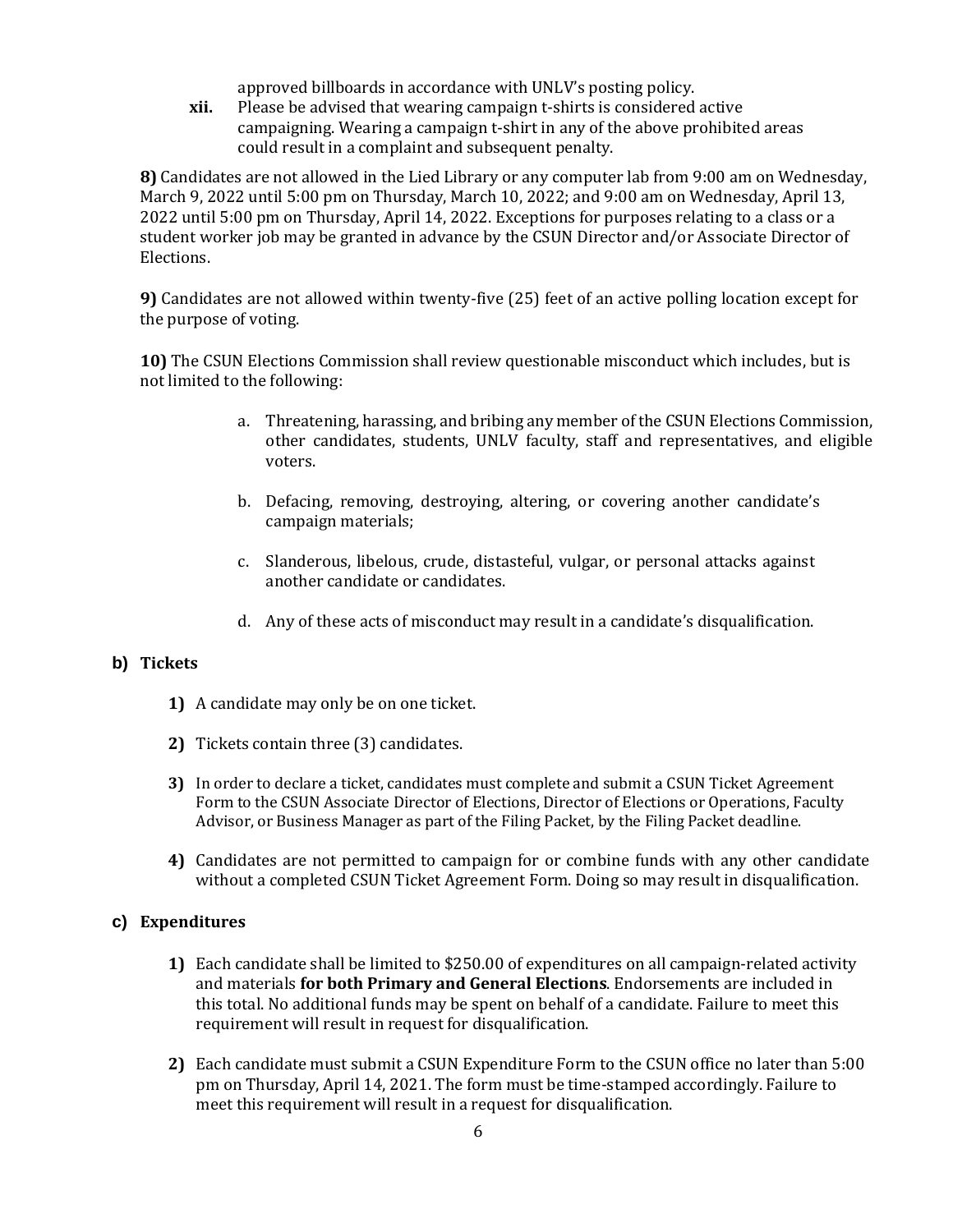- **3)** A ticket may submit one form for the whole ticket, provided every expenditure made by the ticket is included on the form. All ticket-mates must be listed on the form.
- **4)** The expenditure form shall outline all campaign-related expenses, along with receipts for all materials and services that are purchased or donated. If receipts are unavailable for goods or services, candidates shall submit an approximation of their fair market value which is subject to the approval by the CSUN Associate Director of Elections and/or CSUN Director of Elections and Operations prior to the specified deadline.
- **5)** Candidates may replace destroyed or defaced campaign materials without reduction of their budget if proper evidence is shown to, and approved by, the CSUN Associate Director of Elections and/or CSUN Director of Elections and Operations.

### **VII. ENDORSEMENTS AND RECOGNIZED SUPPORTERS**

- **a)** Candidates may only be formally endorsed by enrolled UNLV undergraduate students or student organizations which are recognized by SIA. As stated in Section I, formal endorsements involve money being given to a candidate to be used for campaign related activity.
- **b)** Formal endorsements by student organizations are required to provide financial documentation of accounts received within the past 120 days in order to be eligible for providing financial resources for campaign related activity. Use of endorsements from non-UNLV entities, either directly or indirectly, will be considered a violation of the election rules.
- **c)** Recognized supporters are people who campaign for the candidate at any given time during the campaign cycle. Candidates are responsible for the actions of recognized supporters. Candidates shall *NOT* be held responsible for the actions of unrecognized supporters. Recognized supporters must abide by the same rules as candidates, with the exception of campaigning for other candidates.
- **d)** Candidates should be fully familiar with Bylaw 204, Section 20 as it applies directly to campaign finance, campaigning, and endorsements.
- **e)** Professional Faculty and Staff may not campaign on behalf of a candidate unless the aforementioned Professional Faculty and Staff are also undergraduate students at UNLV, however, candidates shall not be held responsible for unsolicited actions of faculty and staff.

## **VIII. COMPLAINT PROCESS**

- **a)** Filing a Complaint
	- **1)** If a candidate is found violating any provision of the CSUN Election Rules, CSUN Bylaws, and/or CSUN Constitution, a complaint against the candidate by submitting a proper CSUN Election Complaint Form which can be obtained on the CSUN website at this location: [www.unlv.edu/csun/.](http://www.unlv.edu/csun/)
	- **2)** The form must be either submitted to the CSUN Offices with a time-stamp or emailed to the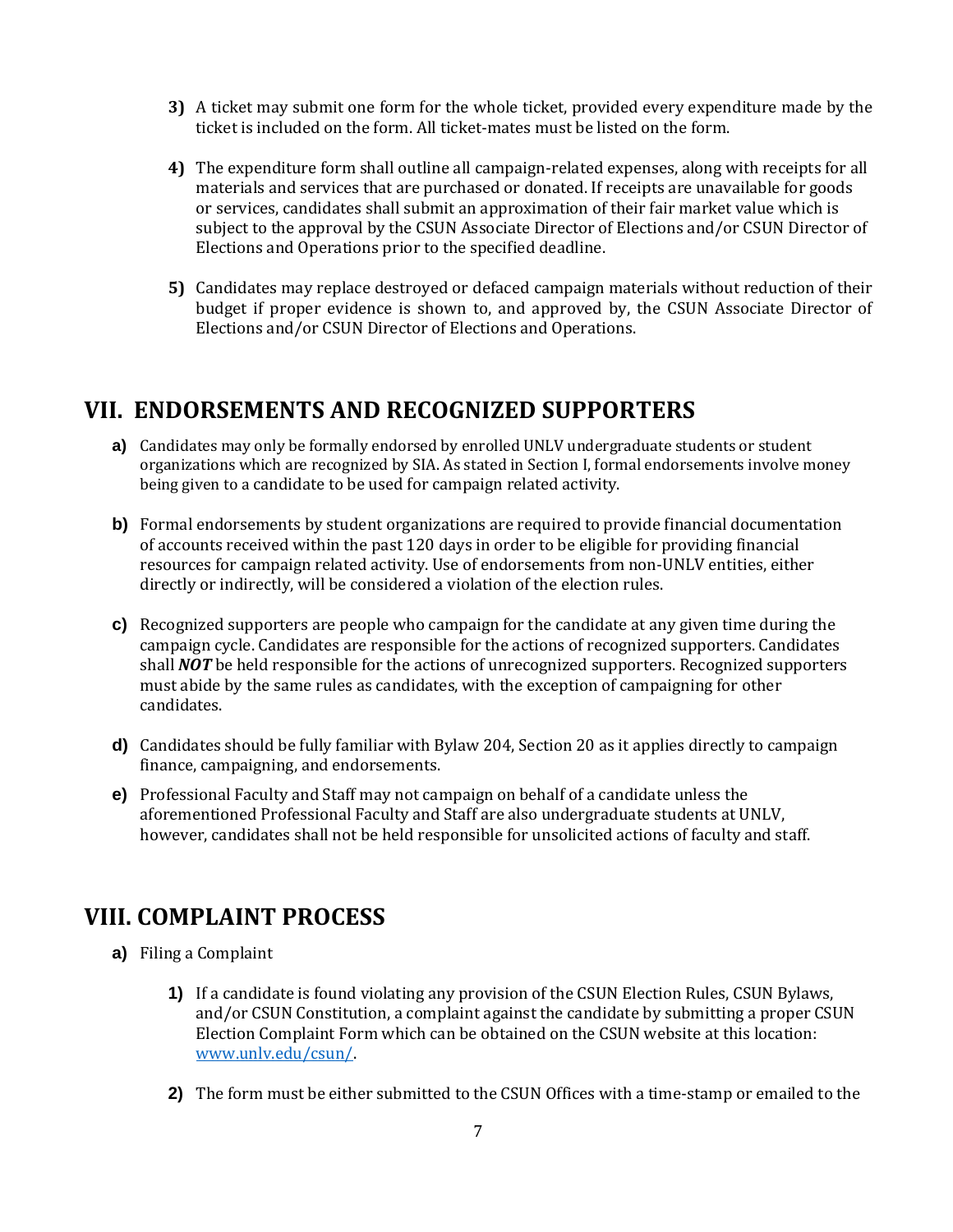CSUN Director and/or Associate Director of Elections no later than 5:00PM on the CSUN business day following the alleged infraction.

- **3)** The Director and/or Associate Director of Elections may choose to not submit a complaint to the Commission if the complaint has any filing inconsistencies such as filed improperly, not time stamped in time, not submitted in time, etc.
- **4)** Complaints referencing any regulations other than the CSUN Election Rules will be referred to the appropriate governing entities at UNLV or with the State of Nevada by CSUN Professional Staff.
- **b)** Notification of Complaints
	- **1)** Upon receiving the complaint, the Associate Director of Elections and/or Director of Elections and Operations will have until 5:00PM on the third business day following the complaint submission to notify all candidates involved via phone or email, and post the complaint in the lobby of the CSUN Offices.
	- **2)** The CSUN Elections Commission shall hear all complaints at an Elections Commission Complaint Hearing to be held within two weeks after the elections.
		- a. A complaint hearing may also be held during the election cycle, depending on the number and/or severity of complaints submitted.
- **c)** Elections Commission Complaint Hearing Procedure
	- **1)** A complaint hearing requires a quorum of 50% plus one of the total voting members on the CSUN Elections Commission.
	- **2)** Each complaint will be split into two agenda items, one discussion item and one action item.
	- **3)** The Elections Commission shall allot equal time for the complainant and respondent to present their respective arguments.
	- **4)** During action agenda items, the Elections Commission will assess any penalties by majority vote.
	- **5)** Candidates not present at the hearing will forfeit their chance to present their argument, and the Elections Commission shall continue without contest. No proxies will be allowed at the complaint hearing.
- **d)** Complaint hearings are scheduled, pending complaints to be heard. Exact date, times and locations will be posted according to Nevada Open Meeting Law and all candidates will be informed.

### **IX. PENALTIES**

**a)** Each election rule, if violated, carries with it a penalty to be assessed by the CSUN Elections Commission in accordance with this section.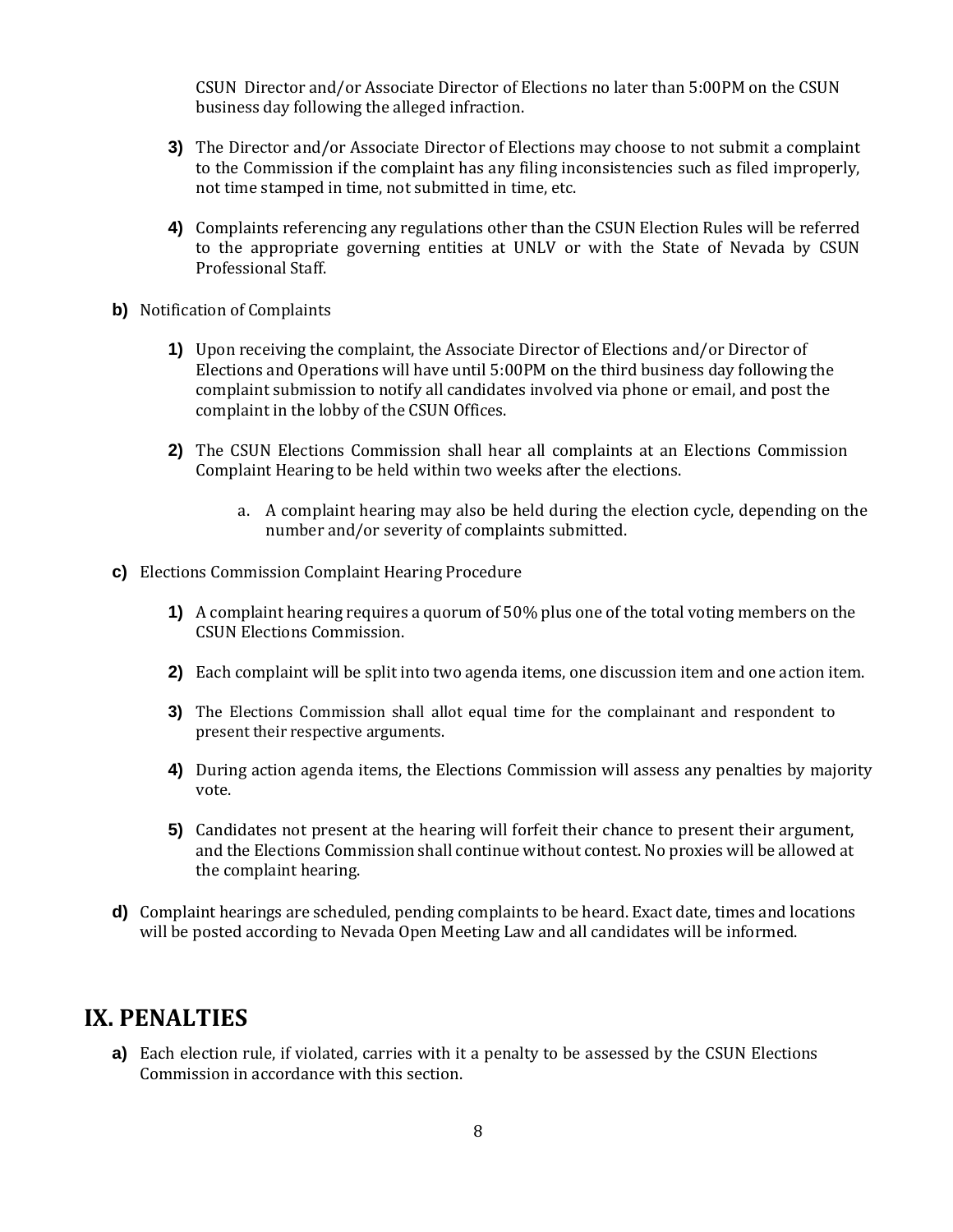**1)** 1 strike may occur with the following rule violations:

a. Each virtual and physical post posted by the candidates without the approval of the Associate Director of Elections and/or Director of Elections and Operations shall be penalized with one strike

- b. Is at the discretion of the Election Commission.
- **2)** 2 strikes may occur with the following rule violations: a. Is at the discretion of the Election Commission.
- **b)** Disqualification may occur with the following rule violations with reasonable preponderance of evidence:
	- **1)** Failure to attend the required CSUN Senate Meeting on Monday, February 28, 2022 from 6:00 PM until the meeting is adjourned.
	- **2)** Failure to attend one of the informational sessions.
	- **3)** Violation of campaign rule Title VI, Section A, Subsection 3.
	- **4)** Failure to turn in a completed expenditure form.
	- **5)** Usage of UNLV- or CSUN-owned, managed, or supported, publications in campaigning activities.
	- **6)** Violation of CSUN Constitution
	- **7)** Violation of CSUN Bylaws that result in violation
	- **8)** In accordance with CSUN Bylaw 204, candidates will be disqualified if they have three strikes confirmed against them.

### **X. Campaign Material Provisions**

- **a)** Candidates or tickets may submit campaign materials to be printed by the CSUN Elections and Operations Department with expenditures being assessed against the candidates or tickets expenditure form. The costs will be included in the candidates or tickets expenditure form; the Associate Director of Elections shall inform the candidate or ticket of the expenses incurred.
- **b)** Options for sizing and materials will be available on the Campaign Materials Request Form available here.
- **c)** Once submitted and approved, materials will be made to the candidate three (3) UNLV business days at the SIA Front Desk.
- **d)** Materials provided to the Associate Director of Elections shall be used in the original file format provided by the candidates or tickets. CSUN is not responsible for any issues related to the quality or coloration of the original file format provided.